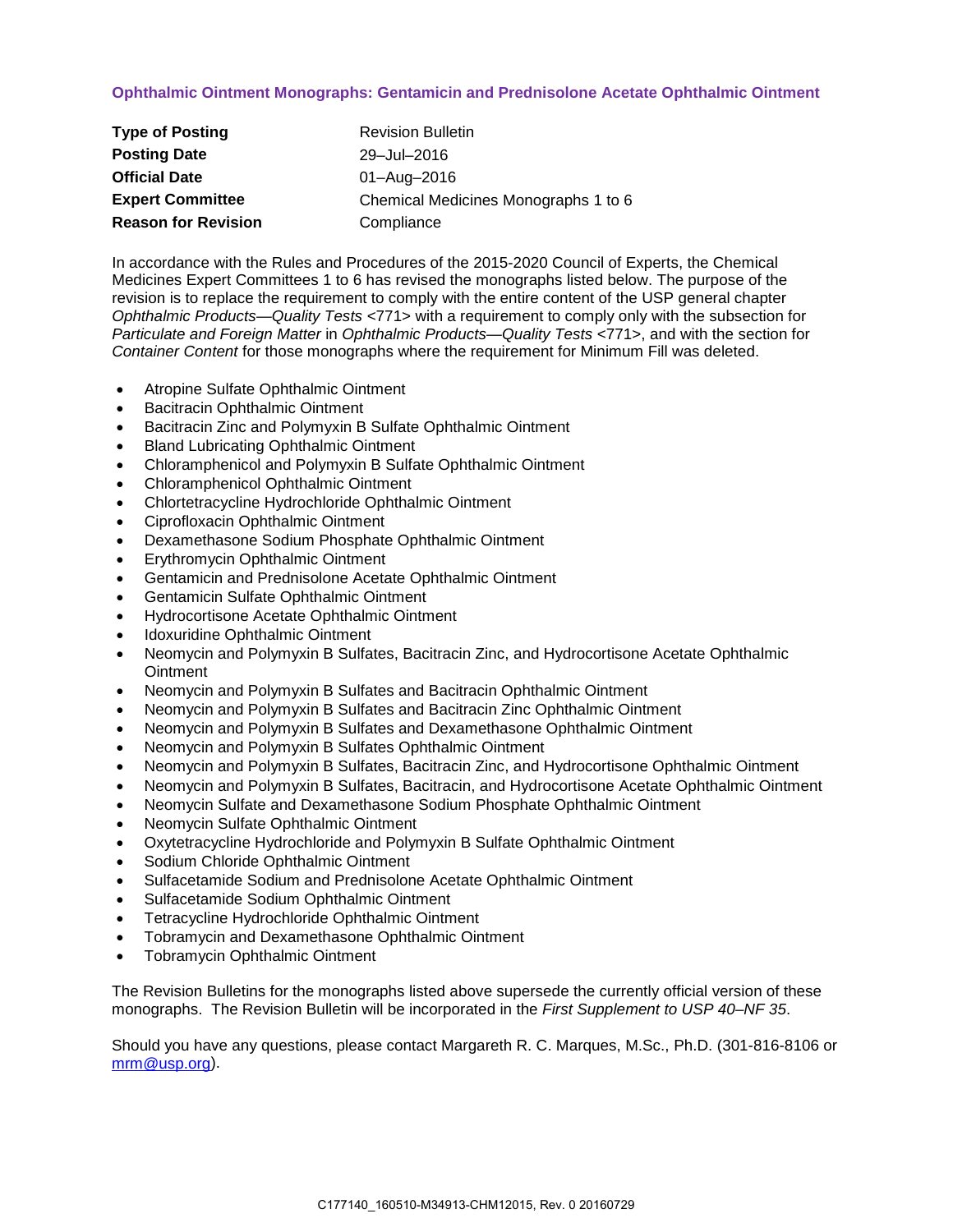120.0% of the labeled amount of gentamicin, and NLT to separate, remove the upper *n*-hexane layer by aspi-<br>90.0% and NMT 110.0% of the labeled amount of pred-<br>nisolone acetate (C<sub>23</sub>H<sub>30</sub>O<sub>6</sub>). the volumetric flask with

### • A. THIN-LAYER CHROMATOGRAPHY

from Ophthalmic Ointment prepared as follows. Shake a quantity of Ophthalmic Ointment, containing nomia quantity of Ophthalmic Ointment, containing nomi- orously for 30 s. Allow the layers to separate, remove

(See Chromatography  $\langle 621 \rangle$ , *Thin-Layer Chromatography.*)

**Adsorbent:** 0.25-mm layer of chromatographic silica gel  $\triangle_{\triangle USP39}$ <br>Application volume: 20 µL

**Developing solvent system:** Mix chloroform, metha- **Flow rate:** 2 mL/min nol, and ammonium hydroxide (20:13:10), allow to **Injection volume:** 30 µL separate, and use the lower layer.<br>**Analysis** Sample: Standar

**Samples:** *Standard solution* and *Sample solution* **Suitability requirements** Apply the *Standard solution* and *Sample solution* to the **Resolution:** NLT 2.0 between the prednisolate. Place the plate in a chromatographic chamber, tate and fluorometholone acetate peaks plate. Place the plate in a chromatographic chamber, and develop the chromatogram in the *Developing* solvent system until the solvent front has moved three-fourths of the length of the plate. Remove the **Relative standard Relative standard Relative Standard Relative Standard Relative Standard Relative Standard Business and 2.0 million. <b>Analysis** plate from the chamber, air-dry, and expose the **Analysis**<br>
plate to vapors of iodine in a detection jar contain-**Samples:** Standard solution and Sample solution plate to vapors of iodine in a detection jar contain-<br>ing iodine crystals.

**Acceptance criteria:** The intensities and  $R_f$  values of prednisolone acetate  $(C_{23}H_{30}C_1)$  the three principal spots from the *Sample solution* cor-<br>Ophthalmic Ointment taken: the three principal spots from the *Sample solution* correspond to those from the *Standard solution*.

• **B**. The retention time of the prednisolone acetate peak  $\qquad \qquad$  Result =  $(R_U/R_S) \times (C_S/C_U) \times 100$ of the *Sample solution* corresponds to that of the *Standard solution*, as obtained in the *Assay* for *Prednisolone R<sub>U</sub>* = peak area response ratio of prednisolone *acetate* from *Acetate*.

## •

(See *Antibiotics—Microbial Assays* 〈81〉.) *Standard solution* **Sample solution:** Shake a portion of Ophthalmic Oint-<br>ment containing nominally 1 mg of gentamicin with  $\begin{array}{rcl} C_s & = \text{concentration of USP Prednisolone} \\ \text{in the Standard solution (mg/mL)} \end{array}$ ment containing nominally 1 mg of gentamicin with  $\frac{1}{2}$  in the *Standard solution* (mg/mL) about 50 mL of ether in a separator, and extract with  $\frac{1}{2}$  = nominal concentration of prednisolone acetate about 50 mL of ether in a separator, and extract with *C<sub>U</sub> =* nominal concentration of prednisolone acetate four 20-mL portions of *Buffer B.3* (see the chapter). in the *Sample solution* (mg/mL) Combine the buffer extracts, and dilute with *Buffer B.3* **Acceptance criteria:** 90.0%–110.0% to a suitable volume to obtain a *Test Dilution* having a gentamicin concentration that is nominally equivalent **PERFORMANCE TESTS** to the median level of the standard.

**Analysis:** Proceed as directed in the chapter. *Delete the following:* **Acceptance criteria:** 90.0%–120.0%

•**PREDNISOLONE ACETATE**

**Mobile phase:** Acetonitrile and water (40:60) ▲<sub>▲USP39</sub> **Internal standard solution:** 2.7 mg/mL of fluorometholone acetate in methanol

*.* **Standard stock solution:** 0.38 mg/mL of USP Prednis-

- **Gentamicin and Prednisolone Acetate**<br> **Ophthalmic Ointment**<br> **Ophthalmic Ointment**<br> **Changes Acetate RS in methanol prepared as follows. Transfer<br>
8.0 mL of** *Standard stock solution* **to a 50-mL volumetric DEFINITION**<br>Centamicin and Prednisolone Acetate Ophthalmic Oint-<br>ment contains the equivalent of NLT 90.0% and NMT volume, and shake vigorously for 30 s. Allow the layers **IDENTIFICATION**<br>**IDENTIFICATION** supernatant.<br>**Internationally the clear supernation** supernatant.<br>**Sample solution:** Nominally 0.06 mg/mL of predniso-
- **Change to read: Sample solution:** Nominally 0.06 mg/mL of predniso-<br>lone acetate from Ophthalmic Ointment in methanol **A. THIN-LAYER CHROMATOGRAPHY** prepared as follows. Transfer a portion of Ophthalmic **Standard solution:** 1 mg/mL of USP Gentamicin Sul- Ointment, containing nominally 3 mg of prednisolone fate RS in water acetate, to a 50-mL volumetric flask, add 25 mL of *<sup>n</sup>*-**Sample solution:** Nominally 1 mg/mL of gentamicin hexane, and shake. Add 2.0 mL of *Internal standard sofrom Ophthalmic Ointment prepared as follows. Shake lution, dilute with methanol to volume, and shake vig*nally 5 mg of gentamicin, with a mixture of 200 mL of the upper *n*-hexane layer by aspiration, and discard the chloroform and 5 mL of water. Allow to separate, and aspirate. Dilute the solution in the volumetric flask with<br>filter the aqueous layer. **In the volumetric flask with** methanol to volume. Centrifuge a portion of this solu filter the aqueous layer.<br> **Chromatographic system**<br> **Chromatographic system**<br> **Chromatographic system**<br> **Chromatographic system** tion, and use the clear supernatant.<br>**Chromatographic system**

*phy*.) (See *Chromatography* 〈621〉*, System Suitability*.)

Detector: UV 254 nm

**Column:** 3.9-mm × ▲30-cm; 10-µm<sub>▲*USP39*</sub> packing L1 **Flow rate:** 2 mL/min

- 
- 
- 

**Analysis Sample:** *Standard solution*

**Relative standard deviation: NMT 2.0%** 

Calculate the percentage of the labeled amount of prednisolone acetate  $(C_{23}H_{30}O_6)$  in the portion of

$$
Result = (R_U/R_S) \times (C_S/C_U) \times 100
$$

- *Acetate*. acetate to fluorometholone acetate from the *Sample solution*
- **ASSAY R**<sub>S</sub> = peak area response ratio of prednisolone **GENTAMICIN GENTAMICIN CENTAMICIN CENTAMICIN CENTAMICIN CENTAMICIN CENTAMICIN CENTAMICIN CENTAMICIN CENTAMICIN CENTAMICIN CENTAMICIN CENTAMICIN CENTAMICIN CENTAMICIN CENTAMICIN CENTAMICIN** 
	-
	-

▲**.**• **<sup>M</sup>INIMUM FILL** 〈**755**〉**:** Meets the requirements *Change to read:* ▲*USP39*